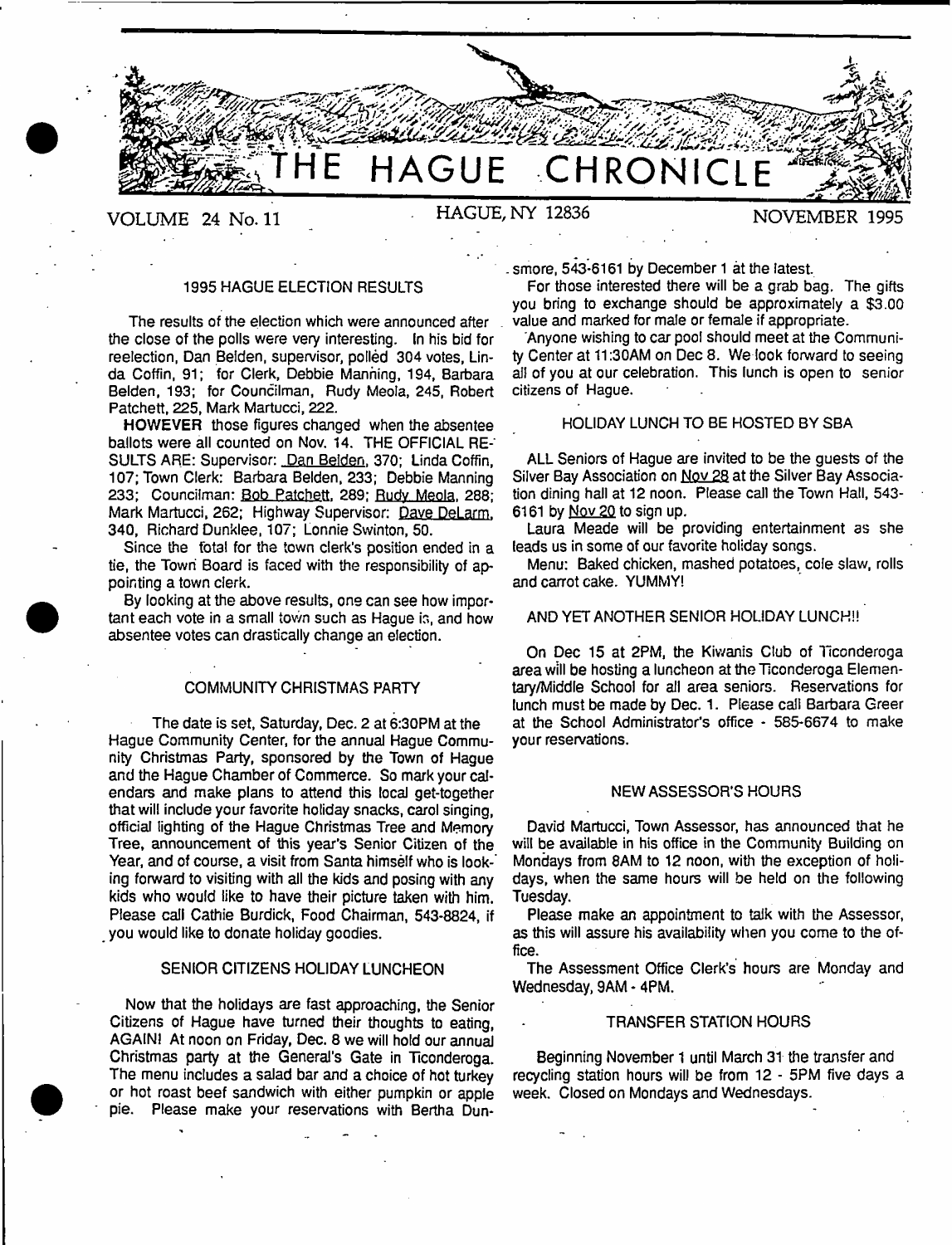### HAGUE HISTORICAL SOCIETY

The November meeting of the Hague Historical Society will be held at the Hague Community Center on Thursday, Nov 16. Mrs. Betty Buckell, author of several books on local lore , will talk about Georgia O'Keefe, famous early 20th century modern painter.

Mrs. O'Keefe's summers in Lake George Village with her husband, renowned photographer Alfred Stiegletz, and her later years in New Mexico will be fully covered. Slides of her well known flower paintings will be included.

Our December meeting will be held on Thursday, Dec 14 with the anticipated show and tell session. This yearly feature of the past many years will again be held around the Christmas tree at the Community Building.

Last month we enjoyed Hague's own Stan Burdick and his well organized history of a century of the comics. It revived many memories as shown by the number of questions and stories following his presentation. Amazing how many buy the paper for the comics!

The social hour begins at 7:30PM and the program follows at 8PM.

Our meetings are open to the public and all are invited to attend. ... rmc

#### WOMEN HELPING WOMEN

The Glens Falls Community Theatre's traveling musical production, "I Left My Heart at the Stage Door Canteen", will be presented Monday, Dec 11, 1995 at 7:00PM at the Hague Community Center. The Bob Hope-style USO show will be a tribute to the 50th anniversary of the end of World War II. Come, bring your husbands and friends, and enjoy an evening of fun and entertainment.

This program is presented free of charge. However, donations will be accepted at the conclusion of the show to help defray the group's traveling expenses. We particularly appeal to the men and women of Ticonderoga, Putnam, Crown Point, Bolton Landing, Lake George and Glens Falls to join us. It's worth the drive!

Women Helping Women is a group of women who meet the second Monday of each month with guest speakers covering topics concerned with women's well being - physical, emotional, social and intellectual.

### NEW ROTARY CLUB BEING FORMED

Fifteen men and women from the Hague and Ticonderoga area met for breakfast at Eddie's Restaurant on Tues. Nov 7 to discuss the formation of a new Rotary International Service Club.

Rotary International is the largest and the oldest of all service clubs for men and women. Members come from every type of business and profession in city and suburban communities. Rotary's motto is "Service Above Self" and it has been announced that Rotarians, world wide, are actively working towards a '95-'96 theme of "Acting with Integrity, Serving with love, and Working for Peace".

The local chapter will be known as The Northern Lake George Rotary Club' and when at least 25 members are enrolled, the club will be jointly chartered by two host clubs, The Lake George Rotary Club and the Glens Falls, Rotary Club.

Weekly meetings are held each Tues morning for business and announced programs. Projects to benefit the community will soon be announced. Pro Tem officers Dr. Robert Cole, President and Stan Burdick, Secretary, can be reached for information at 543-6176 and 543-8824 respectively. . . sb

### TIS THE SEASON

The bazaar season is upon us The following bazaars *are* the ones we could find out about. There may be more! Sat. Nov 18 - 1QAM - 2PM - Carillon Garden Club at the

- United Methodist Church in Ticonderoga.
- Sat. Nov 18 9AM 2PM Church of the Cross. Lunch served from 11:30AM - 1PM.
- Sat. Nov 25 9AM 5PM BPW at St. Mary's School-Ti
- Fri. & Sat Nov. 30 & Dec 1 United Methodist Church Fri night 6-9PM & Sat 11AM - 3PM. Lunch will be served
- Sats. Dec 1 & 8 E.M.A.

- Sun. Dec 17. 1-5PM Open House at Crown Point Bed and Breakfast - Beautiful home, beautifully decorated for the season.
- Sun. Dec 10 1 3PM . Open House at Hancock House<br>in Ticonderoga. Festival of Trees, beautiful Festival of Trees, beautiful decorations, and refreshments. Public is invited.



FESTIVAL OF THE TREES at the Queensbury Hotel in Glens Falls. An annual event you won't want to miss. .. Open Fri thru Sun, Nov 24 - 26. Hours Fri & Sat 10:30AM-9PM; Sun, 10:30-4PM. Admission \$3.50 for adults, \$2.50 for seniors; \$1.00 for children 4-15 and children under 4 free. Benefit of Prospect Child and Family Center. Activi ties for children. Get yourself in the mood for the holidays by attending this truly wonderful extravaganza.

### HANCOCK HOUSE GIFT SHOP SALE

Looking for unique Christmas gifts. Try browsing about the Hancock House Gift Shop, which is now having a sale on many of their gift items. T shirts, Sweatshirts, , with Rogers Rock logo, long-sleeved mock turtles, books, jewelry, Adirondack memorabilia, etc. are all on sale at pre-Christmas prices. The Hancock House is open Wednesdays through Saturdays from 10AM - 4PM. There is no admission to visit the Hancock House and the public is cordially invited to see the displays that the Ti Historical Society has there. For those of you who have not seen the Hancock House, make it a must on your list of places to see. There is a lot of history on display!

- 11/95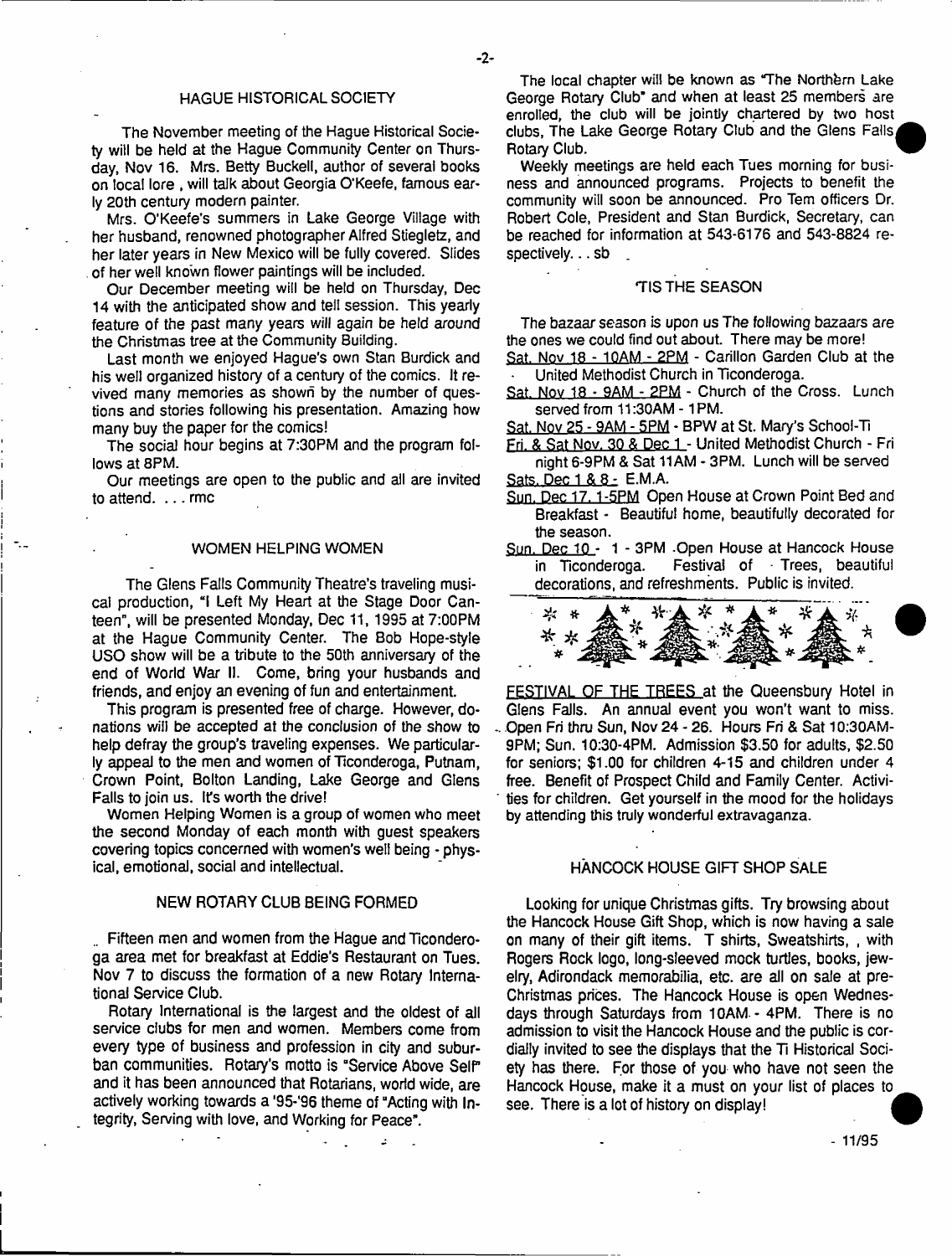## ZONING BOARD OF APPEALS

At the public hearing on Oct 26 it was ascertained that the Walker property (22.1-12.1 and 12.2) (9N T.R.! zone) would combine two lots into one with two residences after the building of a 2-bedroom guest cottage as the second residence.

By granting a variance it would eliminate the need for fill to make a major change in the topography.

Neighbors have been notified and voiced no objections. The Warren County Planning Board also has been notified and based on a favorable decision by that board, APA will be notified and has 30 days to reply. They can overturn approval on finding of fact with overall density.

Thom (28-1-7) Rt. 9, TR 1 zone. A public hearing for the Nov 16 meeting was approved. The owner can add up to 700 sq ft (based on allowable 25% increase) without a variance but by increasing the building front it encroaches on the lake which does require a variance. The property also has a NY state easement. The board also requested a conceptual drawing.

### PLANNING BOARD - Nov 2, 1995

Wirsing (13.1-26) Tannery Lane. They wish to place a double wide mobile home on the property. .A public hearing was waived but a site plan review is required. This has been scheduled.

#### / TOWN BOARD- 11/14/95-

The senior citizens in a letter to the board thanked them for the funds in the budget which enabled the. group.to take a delightful luncheon cruise on Racqueite Lake this fail. A second thank you note was received from Marie Collins - one in which she noted how appreciative she was for the use of the Richard Bolton Room for her aerobic class. She also included a donation.

Helen Barton gave a brief synopsis as to what has been going on in the Child Care Center at Silver Bay. The grant agency will-visit on Monday, Nov. 20 and an added attraction in the form of a tepee will help convince the group that this is a state of the arts undertaking. There are twelve children enrolled with the possibility of three more to be included.

At the organizational meeting in Jan. a decision should be forthcoming on who will be the new town clerk, because of the tie vote.

Our new assessor, David Martucci, has signed his contract and will be at the center four hours a week. He is catching up on back assessments. An Article 78 has been filed on the Morgan property and Mr. Martucci will work with John McDonald, Hague Town Attorney to arrive at a solution.

Councilman Meola feels it important for the new town clerk to start her job with a clean slate. Supervisor Beiden was authorized to proceed with whatever he feels necessary to accomplish this. It was suggested by Councilwoman Coffin that the State Comptroller's office would be a good place to ask for help,. The Town Clerks Assoc, would be another source of help.

A letter from DEC was readconcerning a pilot program for open burning for selected C&D.

Health insurance for family coverage has been offered to Hague employees with the town paying 60% and the individual 40% . Two employees opted for family cdverage. Those who refused will receive the raise proposed last year. This will cover the 1996-97 period. Health insurance was approved for the highway supervisor, in place of a raise, beginning on Jan 1, 1996.

Ralph Denno has withdrawn his bid for venting of the community center roof. Two bids are necessary and at the moment there is only one.

Several additions were made to the Richard Bolton room regulations and these were approved by the board. Regulations will be posted in the room.

Supervisor Beiden was authorized to purchase the split rail fence that will replace the sagging chain link fence along the brook. Also authorized was the purchase of a liner for the skating rink and padding for the basketball poles.

At the transfer station Mrs. DeiSignore has cut back her hours, with board approval. She will return to her original hours in the spring.

The county is trying to get the best price possible for the. refuse we send, to the burn plant. The same specs wiii be used by all Warren County towns and will be going out to bids soon.

Councilman Meoia sent a letter to the parents cf the children who use the late bus thanking them for their, efforts to convince the children to behave when coming'home on the bus. If you recall, there have been problems of rowdiness and bad language etc. but the letters seem to have made a difference according to the school report. Mr. Mecla hopes for winter programs and will get together with the Chamber of Commerce to discuss the annual Christmas party. Also, mentioned were possible cultural events in the park.

Mr. Meola, Supervisor Beiden and Atty. McDonald visited Albany to try AGAIN to get some help in solving the school property tax inequity between- Hague and Ti. They came back with a report that the people they spoke to from the state were sympathetic to our cause but that likely nothing would change. The committee decision was to keep wearing the state down with constant pressure.

The Sheriffs Dept, is working on the E911 system, so if you are like me and see five sheriff's cars in Hague in one day, even on the least traveled roads, don't worry, it's not tickets they are distributing, just tracking locations.

There is a possibility that Supervisor Beiden will be abie to get Istea money to repair the bridge into the community center.

George Hawkins, Hague resident, was concerned and had several questions for the board about who would be financially responsible should the sewer project go over budget. Would it be Sewer Dist. #1 or the town? Answers wil be forthcoming.

The town has taken out liability insurance on Elwin (Curly) Monroe's property. Curly was given a life lease<br>Continuing a 4.5 CWN BOARD 11/95. Cont. on page 4 - TOWN BOARD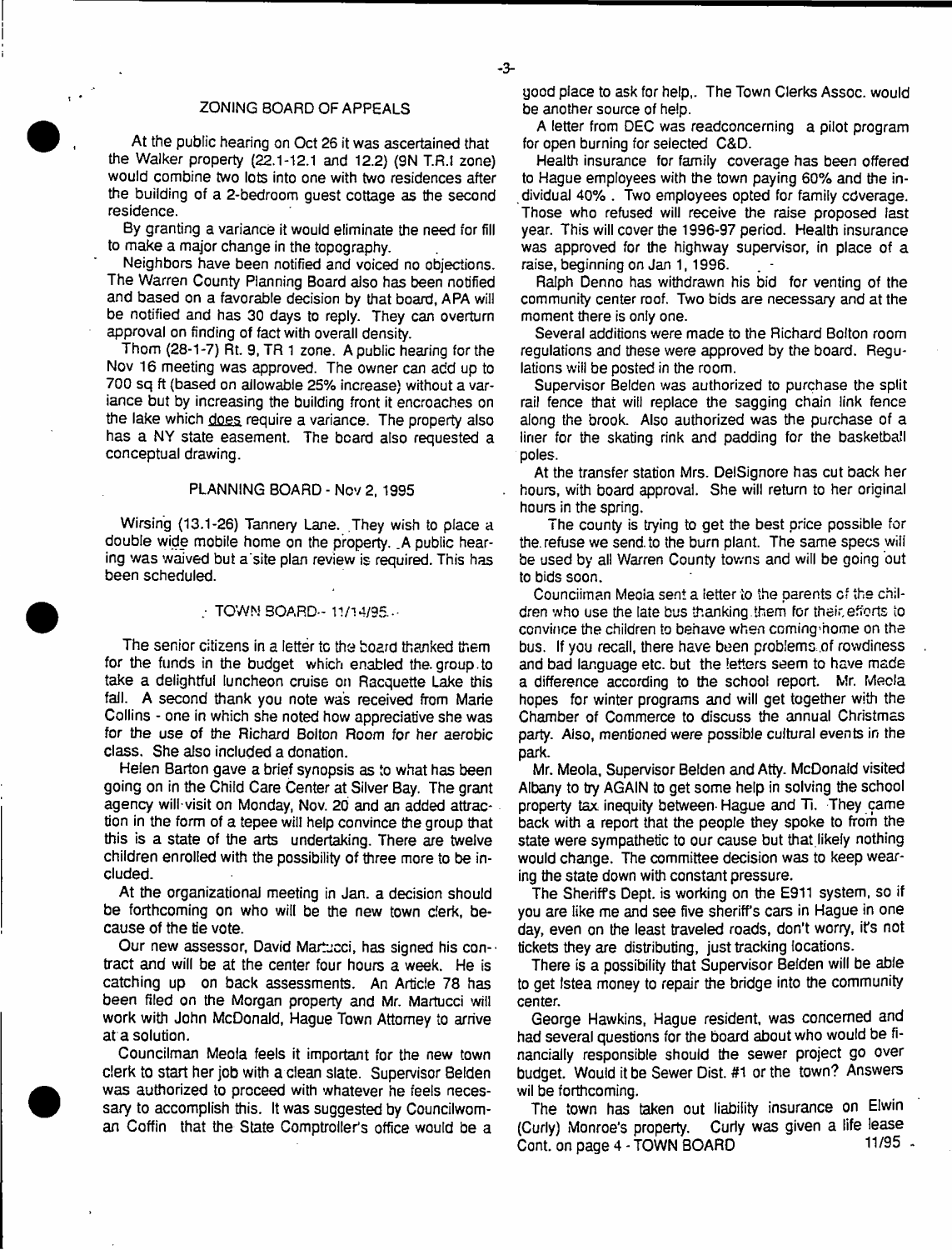#### TOWN BOARD - cont. from page 3

The town has taken out liability insurance on Elwin (Cur-<br>ley) Monroe's property. Curley was given a life lease Curley was given a life lease when he turned the property over to the town several years ago. Technically the town is responsible for damages that occur.

The Ody's saga is not over! A law suit has been filed against the ZBA and Norman Levy, owner of the property. Atty. McDonald was authorized to issue a brief of general denial on behalf of the ZBA.

If you are interested in filling an opening on the Board of Assessment of Review, you can get an application from Bertha Dunsmore at the Community Center.

The Warren County Work Program has made it known that Hague is eligible to have a girl to work in the community for 15 hours a week at no cost to us.. The board voiced its approval... gl

LINDSAY FRASIER, daughter of Mr & Mrs Dick Frasier, Hague, was one of three Ti Hi students awarded the annual school citizenship award for 1995. The awards are given to students who demonstrate outstanding service to their school, fellow classmates and community.

BLOOD PRESSURE CLINIC - December 20 from 1-2PM in the Community Center. For all residents.

### LGA CALLS FOR SONAR DEMONSTRATION HERE

At last, the right people are listening. The ground work is in piace. The key professionals are involved, and there is widespread agreement on an action plan.

Is there any better time than this to demonstrate the use of Sonar against milfoil in Lake George? LGA doesn't think so, and for good reason.

The new DEC has suggested LGA and the Coalition of Lakes Against Milfoil (COLAM) to scope out proposals for two pilot projects to occur in the Adirondacks. One will demonstrate spot treatment of Sonar in a small part of Lake George. The other will demonstrate a whole lake application to Eagle Lake, northwest of Ticonderoga. The goal is to establish practical procedures and financing to effectively address milfoil problems at 60+ lakes statewide.

Sandra LeBarron, NYS/DEC, Commissioner Zagata's Special Assistant on the Adirondacks, is to provide guidance and DEC is to assist LGA and COLAM. A special work group, organized in October, is deep into researching probably funding options. All levels of government - federal, state, and local - are being locked at. Help is coming in from US Congressman Jerry Solomon, NYS Senator Ronald Stafford, staff at NYS Department of State and DEC, the Lake George Park Commission, and more.

Current facts:

Milfoil was first identified in Lake George in 1985, growing in three dense beds in the South Basin. Last summer 25 weed beds were charted by Rensselaer Fresh Water Institute (RPA/I) while researchers were revisiting the 112+ known milfoil sites. Another 15 sites showed milfoil in moderate densities. There are 34 sites where a handful of weeds were found, pulled, and have not returned to date.

DEC'S chief researcher, Dr. James Sutherland says the dense beds have worried him all along. "Right from the start it's been obvious there were a number of reason. why the mechanical techniques couldn't work effectively on them. Either the site conditions were wrong, or the labor required was too intensive."

The Lake George Park Commission recently retained the services of highly-respected professional consultants on aquatic weed control. Their assignment is by Decernber-to propose a control plan for the whole lake. The plan will recommend site-specific actions, applying ail current technologies proven to be effective in similar circulmstances.... Reprinted from LGA News, Fall 1995

#### HAGUE VOLUNTEER FIRE DEPARTMENT

There were three fire calls in October; one was a structure fire, one was a stand-by, and the third was a false alarm.

Two of our volunteers are going to Montour Falls to participate in training for Scott Air Pack use.

Ambulance 740 made two runs, with a total of 60 miles; Ambulance 741 had 3 runs with a total of 203 miles.

Volunteer Bill Cobb is pursuing his ALS training.

Our Columbus Day dinner at Silver Bay Association brought in \$1849, and we thank Silver Bay Association and its staff for all the help and cooperation.

The Election Day luncheon netted us \$312.00; we thank all the volunteers who helped and all of those who came and ate.

We are all working hard to keep the "volunteer" in our titie and we appreciate the dedication of those volunteers who work so hard, whether they are fighting fires, driving the ambulance or washing dishes!

Remember to have your chimney cleaned and your smoke alarm checked.

And a word from our rummage sale chairperson: PLEASE do NOT leave rummage sale items ANYWHERE. Please keep any item you wish to donate until another sale . is announced. Thank you.... ewa

#### *Dear Voters of Hague:*

*I would like to take this oppportunity to thank you for the trust you placed in me on Nov. 7.*

*As your supervisor for the next 2 years, I will continue to do my best to represent you on town and county level issues. I will continue with our on-going investigation of the school tax issue, continue to work on the proposed sewer system and to finish up the landfill reclamation., also any other issues as they arise.*

*Again, I thank you for your continued support.*

### *Sincerely, /s/Dan Beiden, Supervisor*

HEAP - NOVEMBER 27th,  $10$ am to  $11;30$ <sup>'</sup>a.m. Please call 543-6161 for DETAILS. .

GLEANING- DECEMBER  $12th - 1 to 2 P.M.<sup>[3]</sup>$ 

11/95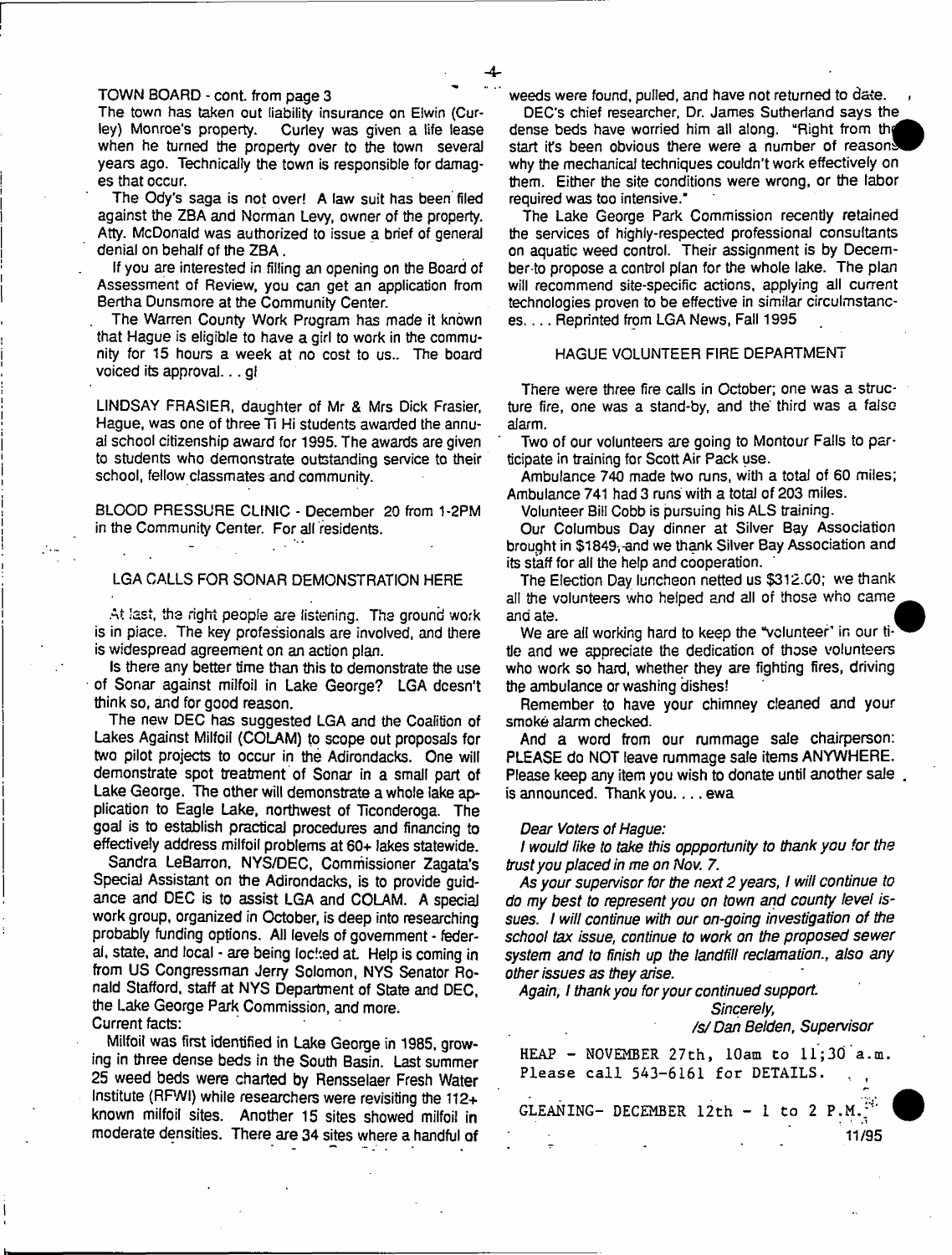

### CHOOSE YOUR OWN CHRISTMAS TREES

Pack up the kids and take a trip to Cold Water Canyon where you will find a veritable forest of trees from which to choose for your very own Christmas tree. The Dykstras will be available at the farm beginning Nov. 24. The farm is located at the end of West Hague Road. Rena will also be making fresh wreaths, table decorations and kissing balls.

#### **MEMORY TREE TIME**



As we now have turned the corner into November, the time is fast approaching to begin thinking about those special people you would like to honor this year by lighting a bulb for them on the 1995 Hague Memory Tree. This program has been sponsored by the Hague Chamber of Commerce and efficiently carried out by Imogene Frasier and her assistants at the Community Center since 1988. All proceeds are donated to the Hague Ambulance Squad. This year the living tree at the intersection of Routes 8 and 9N by the Hague Brook will be officially designated as the "Hague Memory Tree" by the Town Board, and will remain so from now on.

This is how the program works: If you would like to remember someone special, either living or deceased, send \$1 per name per bulb, checks payable to HAGUE CHAM-BER OF COMMERCE, and a clearly printed list of names of honorees to Imogene Frasier, PO Box 563, Hague, NY 12836. Each honoree's name will be listed on the felt tree at the Community Center in the lobby throughout the Holiday Season, and a bulb will be lit for each person on the tree at the intersection. The complete list of names will also appear in The Hague Chronicle and The Times of Ti in December and January. Last year \$415.00 was donated to the Ambulance Squad through the Memory Tree Program. Please join us in helping to keep the Hague Memory Tree burning even brighter in 1995! ... ks

### CHAMBER OF COMMERCE MEMBERSHIP DRIVE DIRECTORY UPDATE

The Hague Chamber is just beginning the annual membership drive, and we will also be updating our Vacation Guide and Service Directory at the same time. Letters have already gone out to current members, and we are also targeting many potential new members with a separate effort, stressing the need for our Chamber to have more accommodations, dining options, and other services to offer to those potential visitors to our area who inquire about information. Thousands of these attractive brochures are distributed annually. An added bonus to becoming a Chamber member is the opportunity to post business-related posters, menus, brochures, etc. at the Information Booth during July and August.

Please note that if you have a house or cottage to rent, we receive many more inquiries for rentals than we have listings, so now would be an outstanding time for your join the Chamber for \$65 and pay only \$25 more to have your receive a list of inquiries that are being kept on a computerized list if you provide self-addressed stamped envelopes. Cathie Burdick, our Chamber representative, will soon be following up on our letters, and we hope many of you will take advantage of this relatively inexpensive opportunity to join our organization and promote your business... ks

### PUBLICATIONS AVAILABLE FROM CO-OP EXT.

Holiday cooking is here again and turkey is sure to be on almost everyone's menu. Cornell Cooperative Extension in Warren County now has available an informational packet on turkey anad its preparation. Turkey is an excellent source of high quality protein, iron and three vitamins and it is low in fat and calories and quite easy to prepare.

Included are the following publications: • Turkey: A quality Product: Handling Tips; \* Safe Packaging and Delivery of Mail-Order Foods; • Microwaving Turkey Parts; • Turkey Planned Overs; • What's Turkey Without Gravy? • Travel the World with Turkey; Talking About Turkey: How to Buy, Store, Thaw, Stuff and Prepare Your Holiday Bird; • Take the Guesswork Out of Roasting a Turkey; • Feast to Your Heart's Content with Turkey; • Revitalize Your Recipes for Better Health.

Tb receive your packet, send \$2.00 for postage to: Cornell Cooperative Extension of Warren County, HCR02, Box 23B, Schroon River Road, Warrensburg, NY 12885.

Be sure to make your checks payable to: Warren County Cooperative Extension and to include your name and complete address when requesting the turkey packet.

### LOCAL AUTHOR PUBLISHES BOOK

"Worlds Apart" is the title of a new book written by Jane Pferd, a resident of Convent Station, NJ and a long-time summer resident of Silver Bay.

The book is sub-titled "WWll Love Letters 1944- 1945".

Jane Devaney and Bill Pferd met in high school and were married when he was a sophomore at Purdue and she a freshman at NYU. With the draft threatening, Bill signed up for a lengthy meteorology course (Air Force) in Michigan, was transferred after 8 months to Harrisburg, PA for a short course in Air Force Intelligence and was commissioned a 2nd Lt. The letters in this book include their thoughts, reflections, plans, description of Italy, the 98th Bomb Group, and the day-today life at home. They portray the world people lived through during WWII.

"Worlds Apart" is a charming book, with a deep love story winding through the letters, and is particularly appropriate this 50th anniversary of the end of WWII. It is available at the Silver Bay Gift Shop at the Silver Bay Association.

Jane Pferd is currently finishing her second book, *Plip-Plot, The Pop-Up Tbaster,* a children's book due to be published in the coming year.

*"Wert thanfy with every gift expressed, each day would Be Thanl/gkwg. Were gratitude its very Best, each Gfe would Be tfianfefaving*.' ... *Chauncey R*, *Piety* 11/95



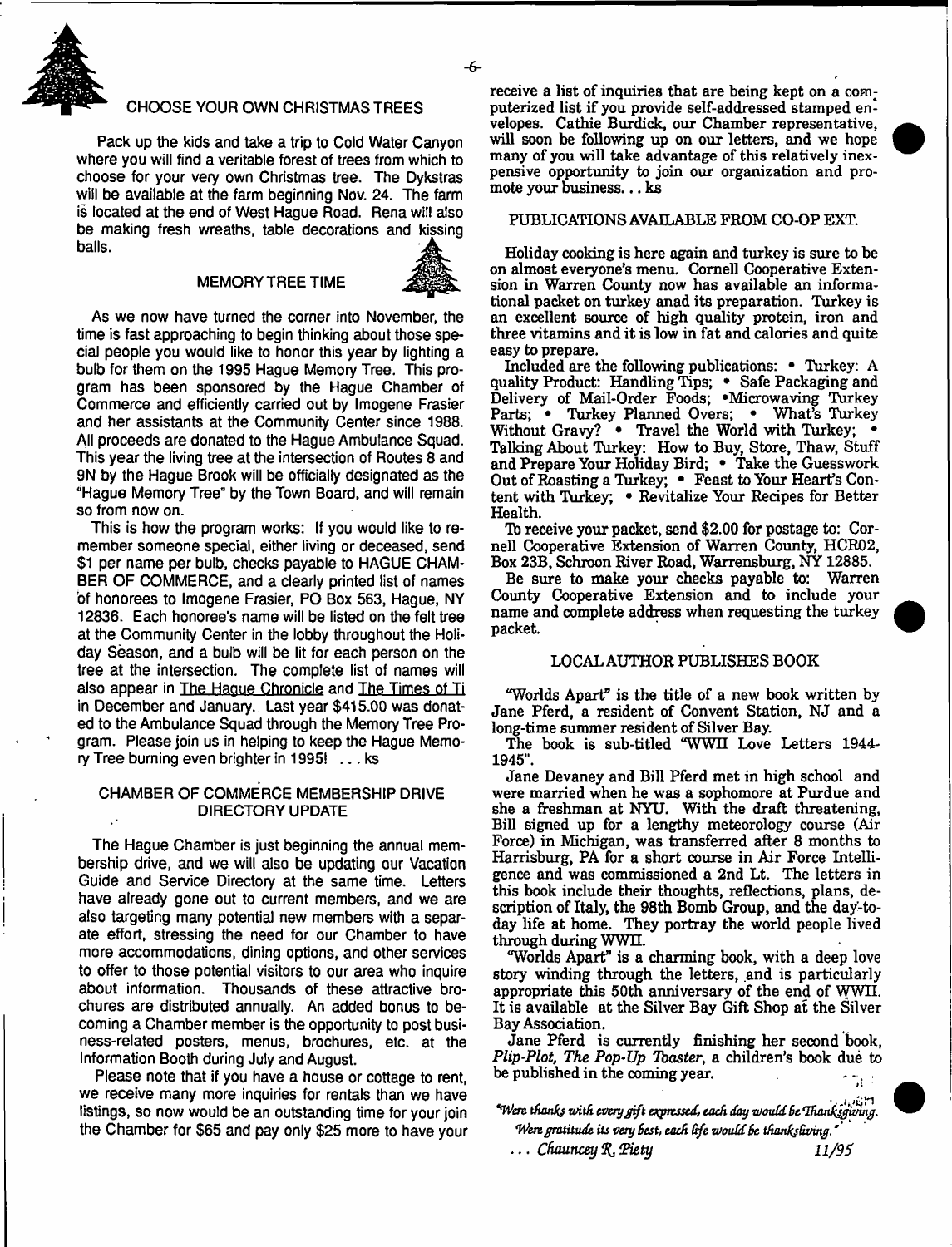### NATURE NEWS Laura Meade

This Halloween did Mother Nature come to your house in an orange and black ladybug disguise? Did you wonder if hundreds (maybe thousands) of pill-sized colorful beetles on the walls or doors were a "trick" or a "treat"?

If you have a white or light-colored surface on your house or garage it's quite possible that you may have noticed on Halloween Day what appeared to be a swarm of ladybugs covering a large area on the sunny side. Perhaps you have been puzzled by little critters playing tricks on your computer screen or your smoke alarm mysteriously blared a loud BEEP BEEP BEEP or your kitchen was invaded by bright-colored insects.

Truly these Halloween ladybugs (so called because of their orange and black color and time of appearance) have migrated to the Town of Hague coming all the way from Asia via Louisiana and Georgia and heaven knows where to the hinterlands of New York State.

### CUB SCOUT PACK NEWS Karen Costello

We welcome our new Cubmaster, David Snow, and appreciate the great interest he has taken in Scouting. Attending his first Roundtable and completing basic training last month, Dave has acquired a deeper understanding of the Cub Scout organization. Our Cubs will benefit greatly from Dave's leadership and friendship.

Pack 21 celebrated the season with a Halloween party (pinata and all) and topped off their first year of scouting with an awards ceremony. Jason and Joshua Frasier were commended for perfect attendance at meetings with the Scout sign pin. Completing all achievements for the Wolf rank, badges were awarded to Jason Frasier, Joshua Frasier, Jacob Lawrence, Glen Haran, Drew Trombley, Erich Palait and Richie Zacharenko. Jason and Joshua each earned a Gold Arrow Point and 5 Silver Arrow Points. Glen received a Gold and 4 Silver Arrow Points, Jacob a Gold and a Silver Arrow Point and Erich a Gold Arrow Point. Super work, guys! All received their first year service star. Now it's on to Bear!

The Pack thanks all who contributed to the Cubs with the bottles and cans contributions at the Hague Recycling Center.

### SHARING OF THE LOAVES

An ecumenical community Thanksgiving service, will be held at the Church of the Blessed Sacrament on Wed, Nov. 22 at 6:00PM. The public is invited to attend. All three Hague churches will be participating.

*<VU.%y^TffIAL0<i*- *»A zviid tur fay's eyesight is seven to ten* times better than the average person's. • The average tur*fey's brain is about the size of two grapes.* • *A wild turfay's hearing is four to five times Setter than the average person* j *hearing.* • *9(e can run up to 25 mph*.

### WEATHER NOTES Mary Lou Doulin

October was gorgeous - 40% warmer than normal, it got up to 80<sup>3</sup> on the 13th and was between 50 and 65 degrees most other days. We also had 3" more of rain than normal. The brooks are full and so are the swamps. We had flood warnings on Oct 21 and heavy downpourss on the 27th and 28th.

Bird migration was intense the third week of Oct and on the 21st flocks of robins were sighted heading south. We had the first killing frost, lakeside on Nov 5, but even then a few flowers survived. This is quite late.

The first snowflake was spotted on Sat Nov. 4. The weather turned remarkably cooler and even reached 18a on Nov 9. By Nov 11 it was back up to 60<sup>8</sup>. At this writing ( Nov 11) storm warnings are posted, rains and winds of 50 mph are predicted.

# A CHRISTMAS GIFT TO THE COMMUNITY

On Sunday, Dec 3, The Champlain Valley Chorale and The Carillon Garden Club join together to present "Holiday Magic" at the United Methodist Church in Ticonderoga, as their Christmas gift to the community. The Chorale concert begins at 4PM and concludes with a reception in the Fellowship Hall which will be festively decorated with table pieces, wreaths, creches and trees, done by members of the Garden Club. It is always a wonderful way to usher in the Holiday Season, There is no admission, but a free will offering will be accepted to help purchase music for the Chorale.

### GLENS FALLS SYMPHONY

Concert #2 of the '95-'96 season of the Glens Falls Symphony will take place on Sunday, Dec 10 at 3PM at the Glens Falls High School. This is a holiday concert with a chorus of students from the area participating.



### MASTER SINGERS IN CONCERT

The Master Singers of Glens Falls will present their Christmas concert on Sunday, Dec. 17 at 7PM at the Queensbury Hotel. According to a reliable source, this promises to be the best Christmas concert that The Master Singers have ever given. Entitled "CHRISTMAS CLAS-SICS", the program begins with Vivaldi's "Gloria in Excelsis" and ends with "Christmas from the Heart" , arr. by Brymer, with lots of familiar and unusual pieces between. Tickets are \$8.00 and may be purchased at the door.. Come, enjoy!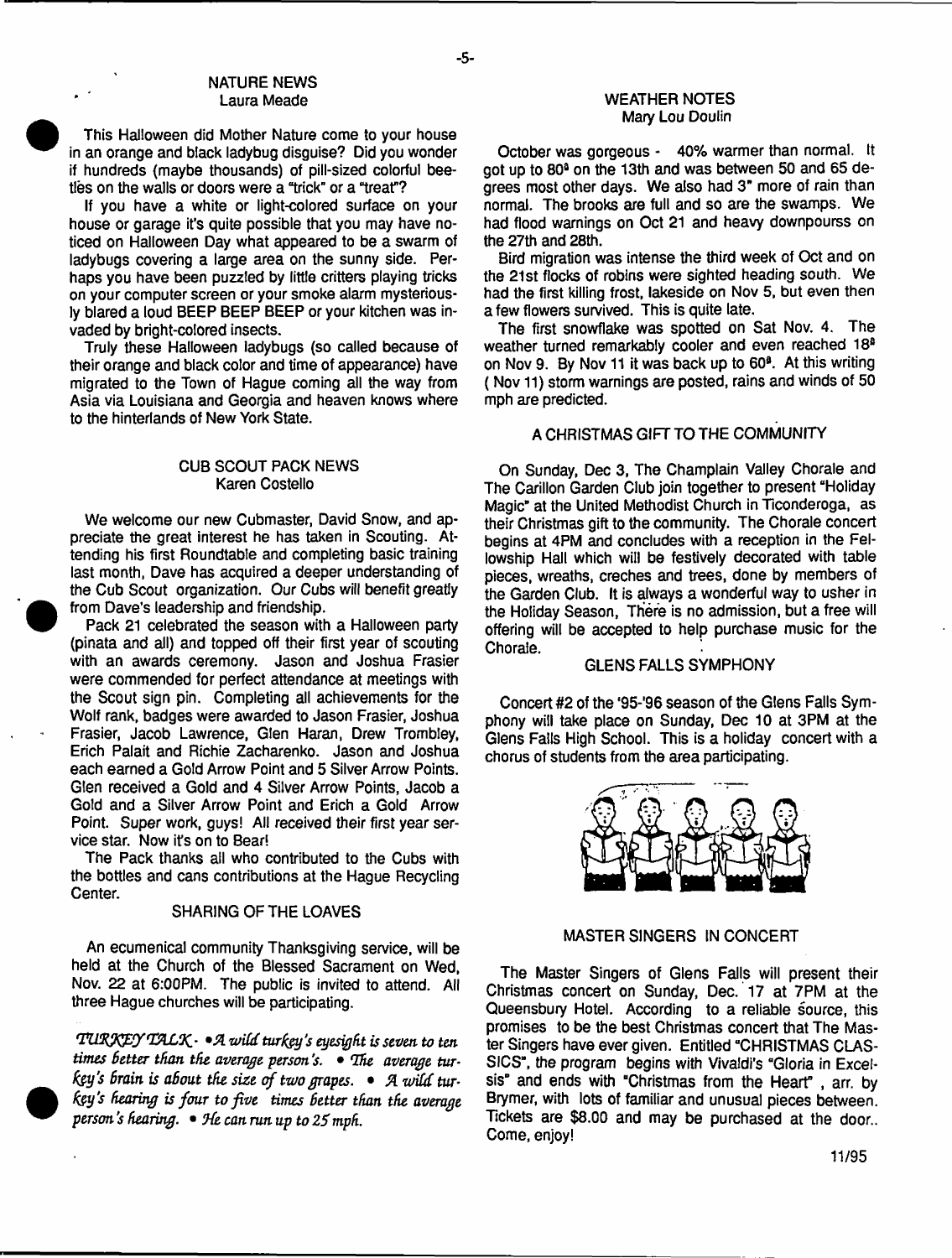

BORN - A girl, Caitlin Burroughs, to 'Roger and Carolyn Wickes, Hudson Falls, on October 16 at the Glens Falls Hospital. Proud grandparents are Anne & Frank Fowler, Hague and Paul & Mary Lloyd Burroughs, Eagle Lake. Roger is an attorney in Whitehall.

MARRIED - Kyle May, son of Georgiana May, Hague, to Jan Clark, Camp Pendleton, CA on Sep. 30,1995. Kyle is in the service and he and his wife are residing in Oceanside, CA while he is stationed at Camp Pendleton.

MARRIED - Michelle Brunet, Hague to Paul Perry, also of Hague on October 14 at the Silver Bay Chapel. Reception was held at the Silver Bay Dining Hall

DIED - Edith Strong Kelley, 94, Sun City, FL and Silver Bay, NY in Sun City. Mrs. Kelley was an EMP at Silver Bay Assoc, in 1921, 22 and 24 and was a long-time summer resident of Silver Bay. Her husband, Clair, died in December 1994. She is survived by her sister, two sons, Stuart, Reston, VA and Scott, Bethlehem, PA and' three grandchildren. A memorial service will be held in Silver Bay next summer.

DIED - Michael John Tyburski, 47, Burlington, VT, son of, Jean and the late Edward A. Tyburski, Hague, on Oct 19 at his residence. Besides his mother he is survived by a brother, Mark and several nieces and nephews.

<sup>•</sup>

**•** 

 $\mathcal{D}_{\mathcal{A}}$ 

DIED - Cynthia Jane Sisson, 49, Hague Road, on Oct 27 at her home. She was the daughter of the late Robert and Mary (Fitzgerald) Whitford. Survivors include her husband, Frank L. Sisson, one son, Michael LaPeter, Crown • Point, one brother Gerald Whitford, two sisters, Mrs. Gary (Joan) Dillon and Melissa Whitford of CA.

DIED · Clara Antonetti, 78, formerly of Brattleboro, VT, most recently of Hague, on Oct. 27 at her home. Survivors include her mother of Hague, one brother, Charles Antonetti, Hague and several nieces and nephews.

DIED - John A. Roos, 86, Erie, PA and Forest Bay, Hague, on Oct 28 at his home. Survivors include two daughters, Ellie Faber and Helen Walker, both of CA, 7 grandchildren and 3 great-grandchildren.

DIED - Leona Florence Monroe, 70, Hague and Jacksonville,' FL. on Oct. 28 in Jacksonville. Survivors include her husband, Elwin Monroe, Hague, one son, one daughter, a sister; 14 grandchildren and four great-grandchildren.<br>Webla

 DIED - Thomas Patrick Reath, 72, Cape Cod Village, Hague, on Nov. 2 at the Fletcher Allen Health Care Center in Burlilngton, VT. "Pat" was a veteran of the U.S. Marine

.Corps having served during WW2 in Guadacanal as a member of Edson's Raiders, the 1st Marine Raider Battalion. He is survived by his wife, Marion, two sons and a daughter, four grandsons and a granddaughter.

DIED - Vila E. Fitzgerald, 91, Hague, on Nov. 5 at Moses Ludington Hospital. Mrs. Fitzgerald was teacher for many years in Hague Central School and was for many years the historian for the town of Haque. She is survived by her son Jamie, Fort Edward and four grandsons.

HONOR ROLL FOR FIRST MARKING PERIOD AT THS

The following students from Hague were listed on the honor roll for the first marking period at Ticonderoga High School:

First Honors: JENNIFER BELDEN, MELISSA BRUNET, MICHELLE DeFRANCO, DAVID FITZGERALD, JESSICA FRASIER, LINDSAY FRASIER, ALLISON JOHNSON, MONICA JOHNSON

2nd Honors: PATRICIA CORLISS, THORAN GAUTREAU SHANNON KENNA, , CRISTINA LAWRENCE, SHERRI SMITH

CONGRATULATIONS TO ALL OF THE ABOVE. KEEP UP THE GOOD WORK!

; "CHRISTMAS STAR" PROGRAM AT PLANETARIUM

The Ticonderoga Planetarium will present its annual "Christmas Star" program on Tuesday, Dec 12 at 7:30PM. All shows are open to the public. There is a \$1.00 donation requested at the door.

Groups requesting a program should contact David Rutkowski at the Ticonderoga High School at 585-6661.

ENVIRONMENTAL AWARENESS WINTER WEEKENDS

9-11 year olds - Jan. 6 & 7,1996 12-13 year olds - Jan 27 & 28,1996 14-18 year olds - Feb 3 & 4 1996

Nature hikes on snowshoes and/or cross country skiis, a visit to a deer yard, ice fishing, learning winter woods lore and safety, meeting new friends and old and enjoying the heat of a wood burning stove.

Location: 4-H Camp Sacandaga, Speculator, NY where participants stay in the winterized Seabee Lodge.

Time: 10AM Sat to 3PM Sun

Cost: A £10 deposit must be paid at the time participants' pre-register. \$5.00 of the deposit will be returned to those who participate. No money will be returned to those who do not participate. Participants bring their own food.

Transportation: This is the parent's responsibility. Car pooling with other parents is strongly encouraged.

Chaperones: The trips are well chaperoned and led by an experienced Adirondack Guide and a certified Emergency Medical Technician. Adults who would like to assist are welcomed.

Contact the Cornell Cooperative Extension Education Center,. Warrensburg, NY at 623-3291 or 668-4881. There is a participation limit, thus first-come, first-serve. 11/95

 $\mathcal{C}$